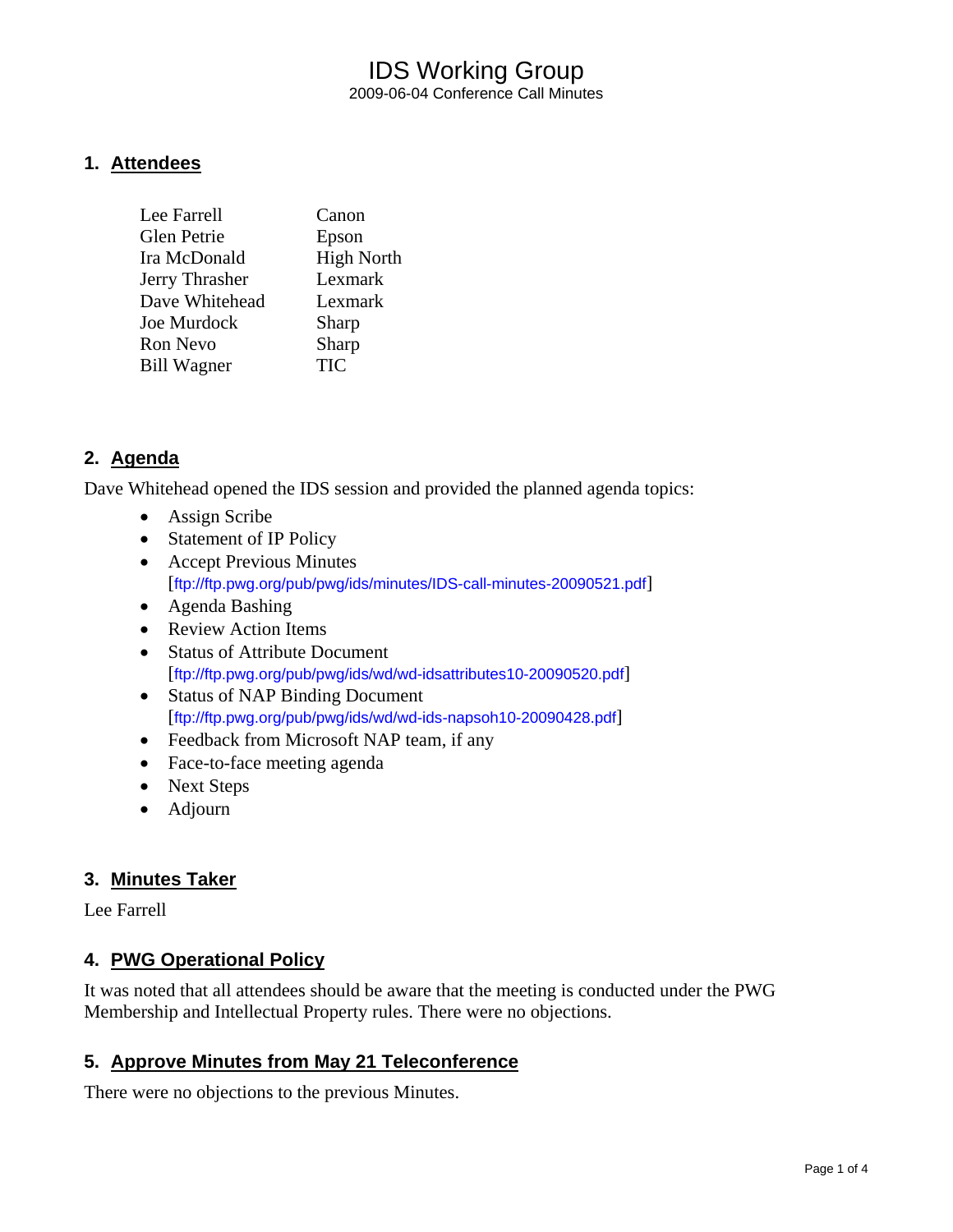# IDS Working Group

2009-06-04 Conference Call Minutes

## **6. Review Action Items**

| AI 001: | Randy Turner will try to find other contacts that would be willing to work with the |  |
|---------|-------------------------------------------------------------------------------------|--|
|         | PWG to help deploy NEA health assessment. (Juniper, Symantec, Cisco are             |  |
|         | suggested candidates.) Is someone willing to sit down with the PWG and "have        |  |
|         | discussions"?                                                                       |  |

→ *No new info to report.* 

#### → *ONGOING*

AI 002: Joe Murdock will add NAP protocol information to document and update the conformance section.

→ *In progress. Will be done by the June face-to-face meeting.* 

→ *OPEN* 

AI 010: Brian Smithson will investigate whether a formal relationship document can be created between TCG and PWG. He will find out their position on liaison agreements.

#### → *OPEN*

AI 012: Mike Fenelon will coordinate the next opportunity for a discussion with the Microsoft NAP team.

→ *ONGOING* 

AI 014: Brian Smithson will communicate the results of the straw poll to the TCG board member responsible for the TCG HCWG.

→ *This was included in the TCG HCWG teleconference meeting Minutes.* 

→ *CLOSED* 

## **7. Status of Attribute Document**

Jerry has incorporated all the changes identified from the comments from Steve Hanna. No other comments had been received during the Last Call.

Glen had a few comments that he raised:

- Several acronyms are not listed in the acronym table.
- In Section 4.1, under the definitions of items there seems to be embedded requirement(s) which he thinks might be more appropriate in Section 5. [There was some disagreement on this by others.]

Glen will submit the comments to the Editor for consideration.

Ira noted that we should have Normative References.

It was suggested that a reference should be included to indicate the source from which the IDS derives its abstract data type definitions.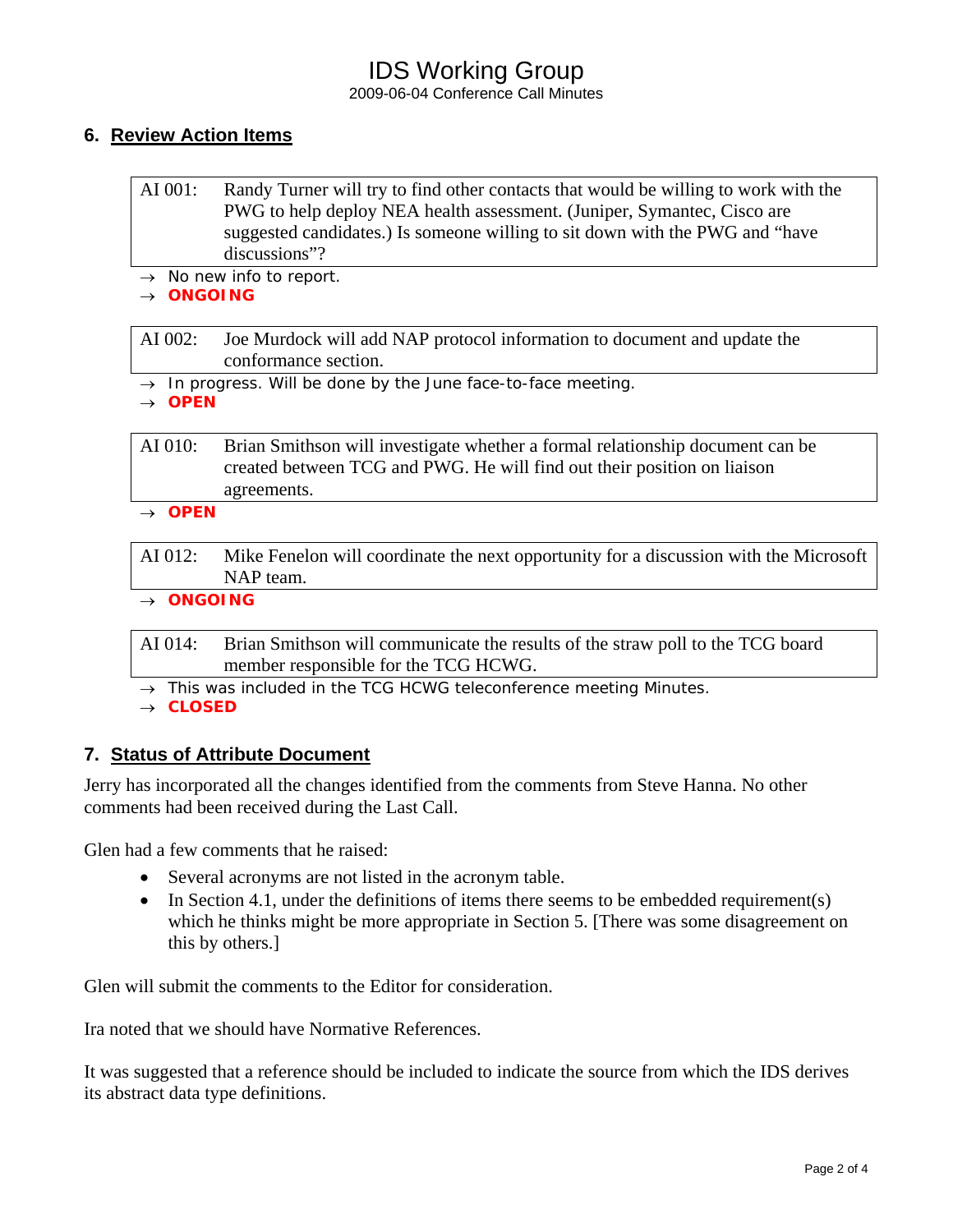# IDS Working Group

2009-06-04 Conference Call Minutes

### AI 015: Jerry Thrasher will create yet another LCRC draft of the Attribute document to include corrections identified at the June 4 teleconference. → *NEW*

The topic was raised of whether the IDS group should have representation in the Semantic Model. Ira suggested that the details could be included in the MFD System object.

Bill noted that this topic might not be part of the current scope of the MFD Working Group activity. It was suggested that Pete Zehler's opinion should be solicited, and would be a good topic for the PWG Plenary.

AI 016: Jerry Thrasher will add the topic of including IDS information in the MFD Semantic Model to the June Plenary meeting. → *NEW*

**8. Status of NAP Binding Document** 

No progress to report.

## **9. Feedback from Microsoft NAP team, if any**

No progress to report.

#### **10. Face-to-face meeting agenda**

Dave will add the agenda topic of IDS representation in the Semantic Model. This is an appropriate discussion topic for the Plenary Session.

Dave suggested that the group begin an effort with Mike Fenelon to coordinate a meeting with the NAP team during the August meeting at Microsoft.

People are encouraged to give any additional topics to Dave and Ron if they think of any items.

#### **11. Next Steps**

Next teleconference will be after the face-to-face meeting.

Reminder: Generate all slides for the face-to-face meeting and submit to Jerry by June 12.

IDS meeting adjourned.